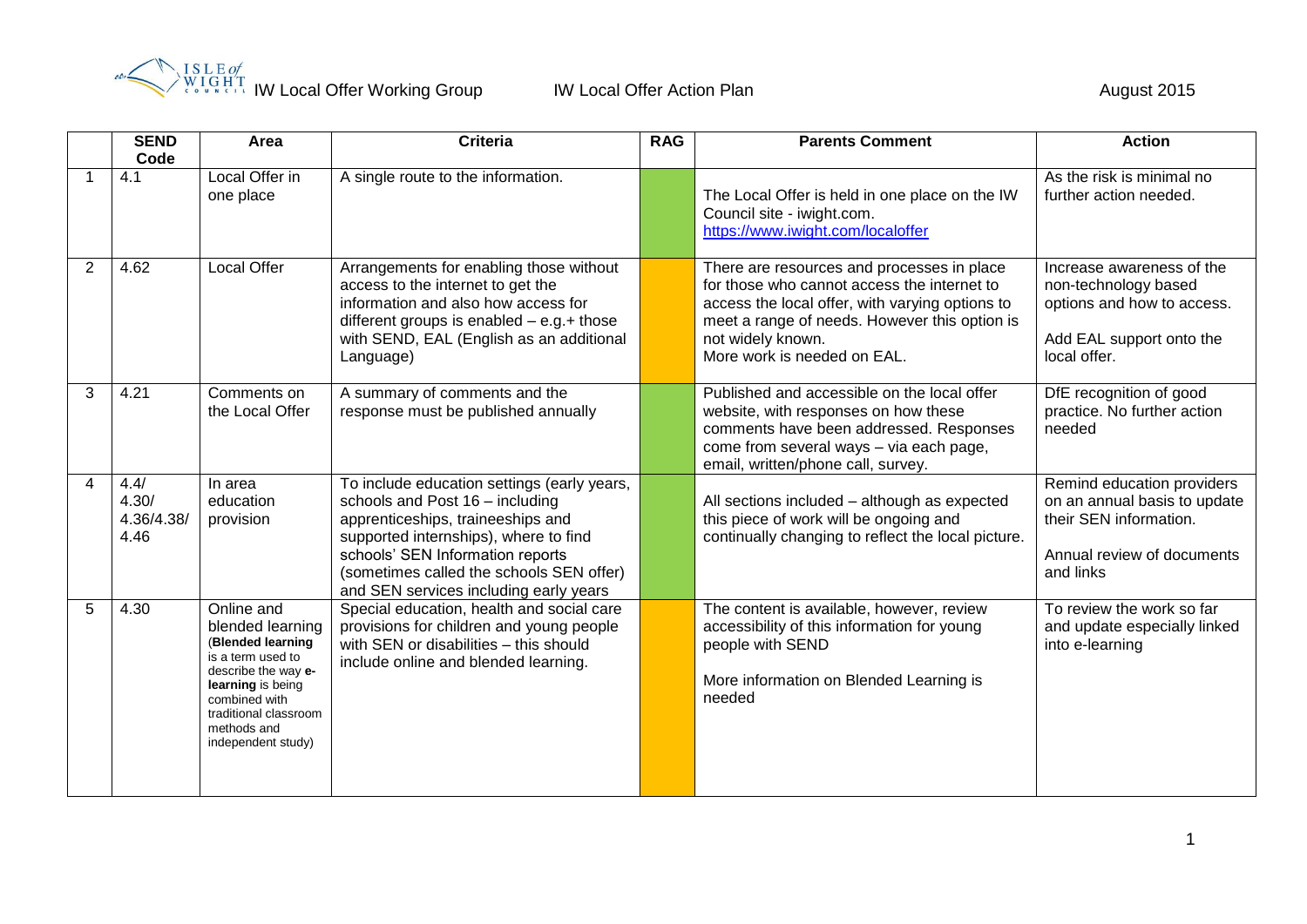

|    | <b>ISLE</b> of<br>WIGHT | August 2015                       |                                                                                                                                                                                                                                                                                                                                                                              |            |                                                                                                                                                                                                                                                                                                                                                                                                                                                                          |                                                                                                                                                                                               |
|----|-------------------------|-----------------------------------|------------------------------------------------------------------------------------------------------------------------------------------------------------------------------------------------------------------------------------------------------------------------------------------------------------------------------------------------------------------------------|------------|--------------------------------------------------------------------------------------------------------------------------------------------------------------------------------------------------------------------------------------------------------------------------------------------------------------------------------------------------------------------------------------------------------------------------------------------------------------------------|-----------------------------------------------------------------------------------------------------------------------------------------------------------------------------------------------|
|    | <b>SEND</b><br>Code     | Area                              | <b>Criteria</b>                                                                                                                                                                                                                                                                                                                                                              | <b>RAG</b> | <b>Parents Comment</b>                                                                                                                                                                                                                                                                                                                                                                                                                                                   | <b>Action</b>                                                                                                                                                                                 |
| 6  | 4.30/4.58               | EHC plan                          | Details of how parents and young people<br>can request an assessment for an EHC<br>plan. Timescales and process for EHC<br>plan.                                                                                                                                                                                                                                             |            | All included under "Special Education Need<br>Support Service" TAB "Education, Health and<br>Care Plans (EHCP)" including the documents<br>being used at the moment.                                                                                                                                                                                                                                                                                                     | Check that the information on<br>new timescales is accurate<br>and up to date for those<br>going through transfer<br>(14 weeks verses 20 weeks)                                               |
| 7  | 4.30/4.57/<br>4.58      | Identifying and<br>assessing      | Arrangements for identifying and<br>assessing children and young people's<br>SEN - this should include arrangements<br>for EHC needs assessments.                                                                                                                                                                                                                            |            | The assessment information is on there and<br>categorised into the varying ages/stages.<br>There is information for ASD assessment and<br>pre-assessment. However, clarity is needed on<br>requesting assessment as part of the EHCP<br>process i.e. OT assessments for those without<br>physical needs. A clearer process is needed to<br>find simple and clear routes to assessment for<br>SPLD or Dyslexia etc. Support martials for<br>Dyslexia are well documented. | To look at developing further<br>easy to understand referral<br>information for those who are<br>looking for assessments in<br>specific areas. i.e. OT,<br>SPLD, Dyslexia assessments<br>etc. |
| 8  | 4.30                    | Other<br>educational<br>provision | Local Offer must include information<br>about other educational provision for<br>example sports or art provision, paired<br>reading schemes.(students read aloud to each<br>other. When using partners, more fluent readers can<br>be paired with less fluent readers, or children who<br>read at the same level can be paired to reread a<br>story they have already read.) |            | It includes other education provision across the<br>island but does not include a lot on literacy<br>around paired reading schemes<br>Accessibility for children and young people<br>with SEND for these pathways needs to be<br>explored                                                                                                                                                                                                                                | To investigate literacy around<br>paired reading schemes.<br>To include accessibility to<br>this provision.                                                                                   |
| 9  | 4.30                    | Post 16                           | The Local Offer must include information<br>about post-16 education and training<br>provision.                                                                                                                                                                                                                                                                               |            | This is well developed including education<br>providers and "Island Futures"                                                                                                                                                                                                                                                                                                                                                                                             | Review every 3 months                                                                                                                                                                         |
| 10 | 4.30                    | Apprenticeships<br>and training   | The Local Offer must include information<br>about apprenticeships, traineeships and<br>supported internships.                                                                                                                                                                                                                                                                |            | Incudes a section in these areas and the pilot<br>on Supported Internships across Hampshire<br>and the IW                                                                                                                                                                                                                                                                                                                                                                | Review every 3 months                                                                                                                                                                         |
| 11 | 4.30                    | Preparing for<br>adulthood        | The Local Offer must include information<br>about provision to assist in preparing<br>children and young people for adulthood<br>(see paragraphs 4.52 to 4.56)                                                                                                                                                                                                               |            | Section on Preparation for Adulthood well<br>developed                                                                                                                                                                                                                                                                                                                                                                                                                   | Review every 3 months                                                                                                                                                                         |
| 12 | 4.30                    | Travel                            | Arrangements for travel to and from<br>schools, post-16 institutions and early<br>years providers                                                                                                                                                                                                                                                                            |            | Information is on the site in each section,<br>however not a lot of information on early years<br>providers                                                                                                                                                                                                                                                                                                                                                              | To create summaries to<br>make it more accessible and<br>produce easy read<br>document.                                                                                                       |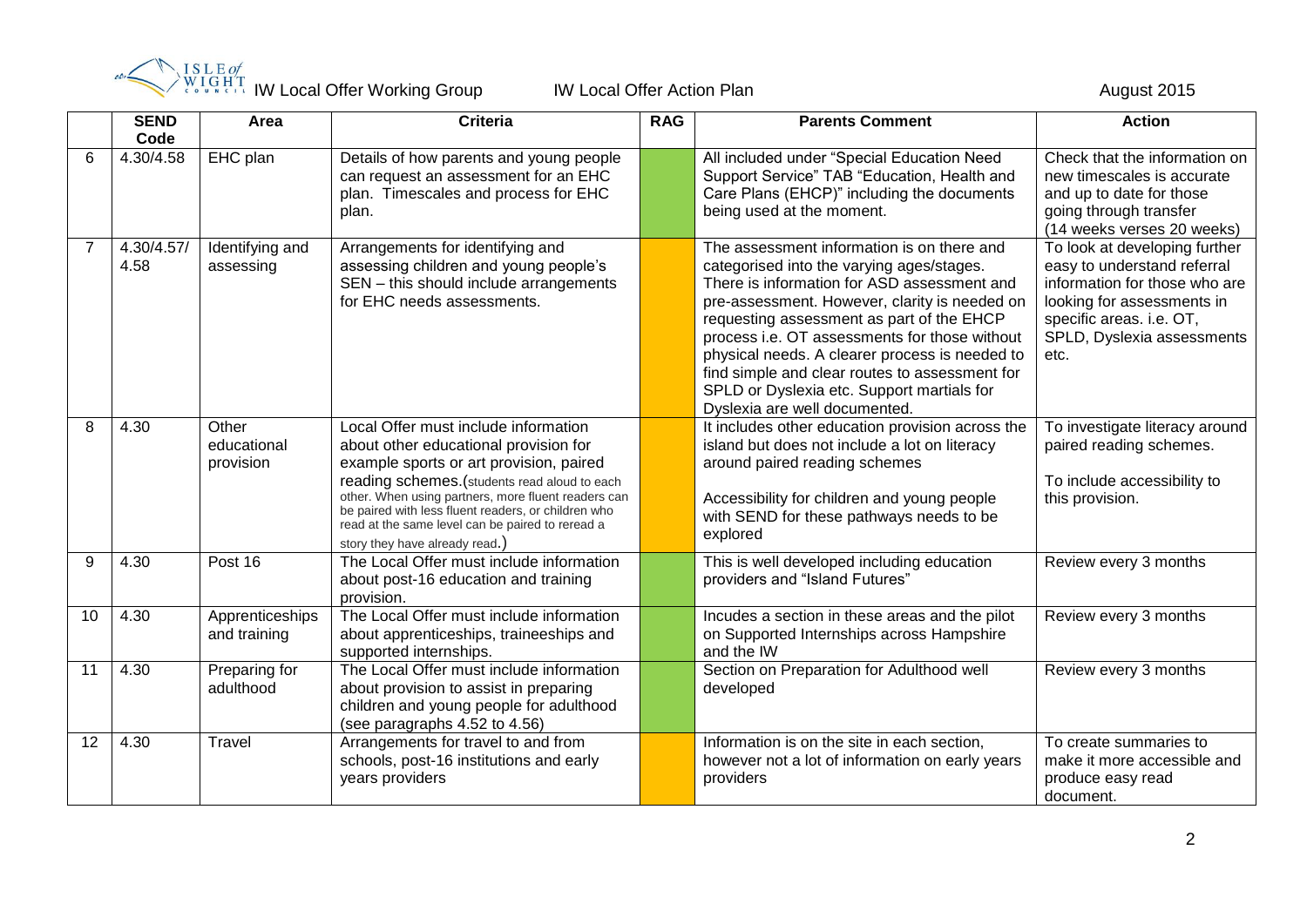

|    | <b>SEND</b><br>Code | Area                                        | <b>Criteria</b>                                                                                                                                                                                                                                                                                                 | <b>RAG</b> | <b>Parents Comment</b>                                                                                                                                                                                                                                                                                                                              | <b>Action</b>                                                                                                                                                                                      |
|----|---------------------|---------------------------------------------|-----------------------------------------------------------------------------------------------------------------------------------------------------------------------------------------------------------------------------------------------------------------------------------------------------------------|------------|-----------------------------------------------------------------------------------------------------------------------------------------------------------------------------------------------------------------------------------------------------------------------------------------------------------------------------------------------------|----------------------------------------------------------------------------------------------------------------------------------------------------------------------------------------------------|
| 13 | 4.30                | Transition                                  | Support to help children and young<br>people move between phases of<br>education (for example from early years to<br>school, from primary to secondary).                                                                                                                                                        |            | Information on the different phases but no<br>clear information on the support available to<br>help children and young people through these<br>phases. For example - how do individual<br>schools help? How does social care help<br>through phases? Steering group set up to look<br>at transition between children services and<br>adult services | To look at the support<br>options available. Clear easy<br>to understand information.<br>Create a multi-agency<br>transition protocol re<br><b>Childrens to Adults services</b>                    |
| 14 | 4.30/4.45/<br>4.59  | Information                                 | The Local Offer must include sources of<br>information, advice and support in the<br>local authority's area relating to SEN and<br>disabilities including information and<br>advice provided under Section 32 of the<br>Children and Families Act 2014, forums<br>for parents and carers and support<br>groups. |            | All included                                                                                                                                                                                                                                                                                                                                        | Reviewed every 3 months                                                                                                                                                                            |
| 15 | 4.30                | Childcare                                   | The Local Offer must include information<br>about childcare, including suitable<br>provision for disabled children and those<br>with SEN                                                                                                                                                                        |            | Section created on Childcare and Early Years<br>Education - Needs more information on<br>provision and SEN support                                                                                                                                                                                                                                  | To move forward with making<br>SEND /accessible childcare<br>more explicit.<br>Create a table with pre-<br>school and childminder SEN<br>information and to identify<br>those with SEND expertise. |
| 16 | 4.30                | Leisure                                     | The Local Offer must include information<br>about leisure activities                                                                                                                                                                                                                                            |            | Leisure activities identified but more needed<br>on accessibility to those with SEND                                                                                                                                                                                                                                                                | To review the work so far<br>and work with the service<br>provides on accessibility to<br>those with SEND needs                                                                                    |
| 17 | 4.30                | Resolving<br>disagreements<br>and mediation | Arrangements for resolving<br>disagreements and for mediation, and<br>details about making complaints.                                                                                                                                                                                                          |            | This is up to date and was rewritten by<br>SENDIASS and can be found in the "Special<br>Education Need Support Service" and<br>"Information Support and Advice" TAB                                                                                                                                                                                 | Reviewed every 3 months                                                                                                                                                                            |
| 18 | 4.30                | Higher<br>education<br>support              | Support available to young people in<br>higher education, particularly the Disabled<br>Students Allowance (DSA) and the<br>process and timescales for making an                                                                                                                                                 |            | Only showing in one area under "Financial<br>Support/Welfare/Benefits" TAB                                                                                                                                                                                                                                                                          | To also put this section into<br>"Growing up 16-25" under<br>"Starting Post 16 Education"<br>and "Preparation for                                                                                  |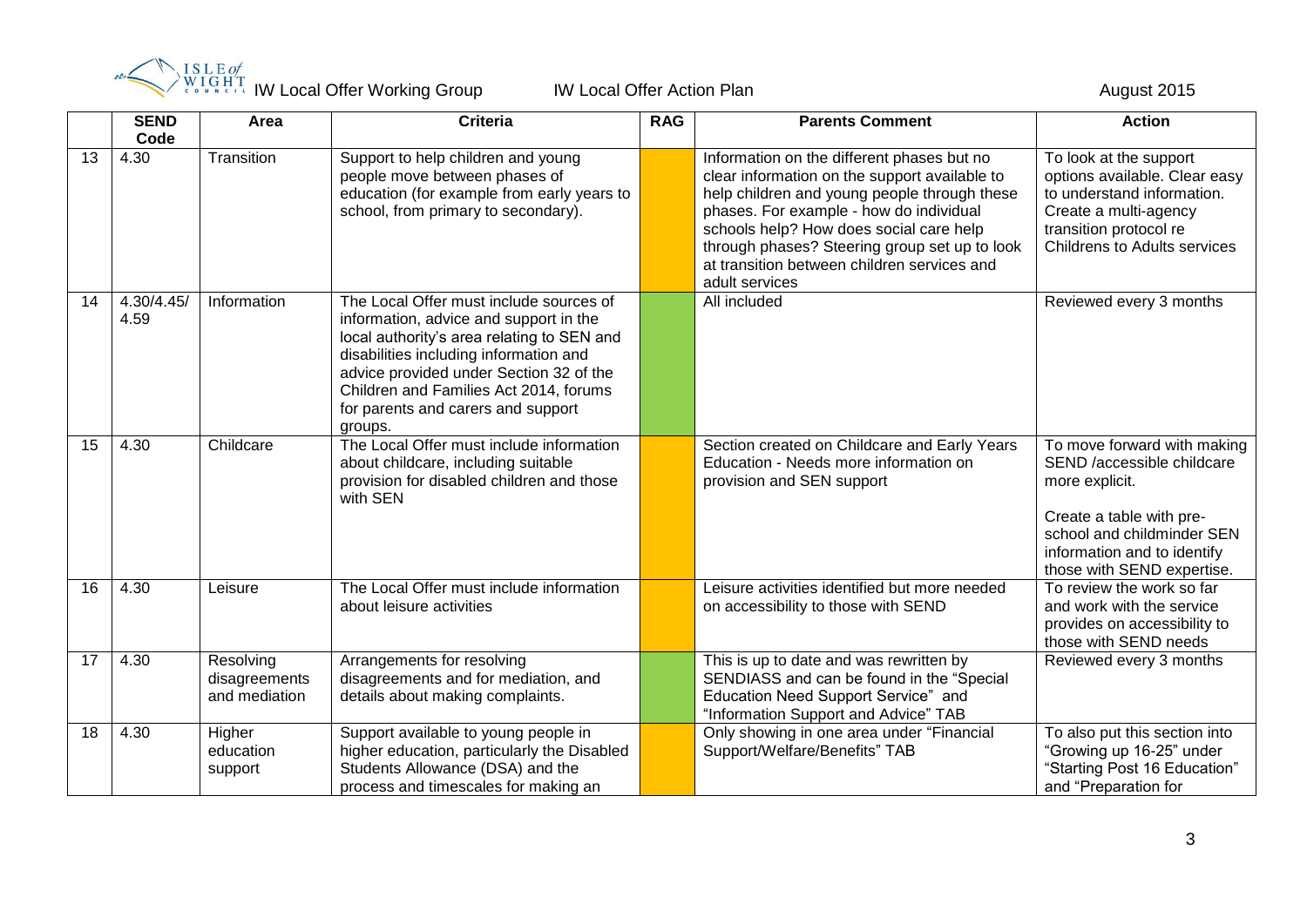![](_page_3_Picture_0.jpeg)

IW Local Offer Working Group **IW Local Offer Action Plan** August 2015

|    | <b>SEND</b><br>Code            | Area                                         | <b>Criteria</b>                                                                                                                                                                                                                                                                          | <b>RAG</b> | <b>Parents Comment</b>                                                                                                                                                                                             | <b>Action</b>                                                                                                                              |
|----|--------------------------------|----------------------------------------------|------------------------------------------------------------------------------------------------------------------------------------------------------------------------------------------------------------------------------------------------------------------------------------------|------------|--------------------------------------------------------------------------------------------------------------------------------------------------------------------------------------------------------------------|--------------------------------------------------------------------------------------------------------------------------------------------|
|    |                                |                                              | application for DSA.<br>(https://www.gov.uk/disabled-students-<br>allowances-dsas/overview)                                                                                                                                                                                              |            |                                                                                                                                                                                                                    | Adulthood"                                                                                                                                 |
| 19 | 4.30                           | First-tier tribunal                          | Parents' and young people's right to<br>appeal a decision of the local authority to<br>the First-tier Tribunal (SEN and disability)<br>in respect of SEN and provision.                                                                                                                  |            | Section included on "Appeals about SEN<br>Decisions" within "Special Education Need<br><b>Support Service" TAB</b>                                                                                                 | Review every three months                                                                                                                  |
| 20 | 4.30                           | Accessibility<br>strategy                    | The local authority's accessibility strategy<br>(under paragraph 1 Schedule 10 to the<br>Equality Act 2010).                                                                                                                                                                             |            | Section included on "Children Services<br>Accessibility Strategy and Inclusion" within<br>"Special Education Need Support Service"<br><b>TAB</b>                                                                   | Review yearly in line with the<br>outlined procedure for<br>Council strategies                                                             |
| 21 | 4.30                           | Section 41                                   | Institutions approved under Section 41 of<br>the Children and Families Act 2014                                                                                                                                                                                                          |            | Included within Age 5-11, Age 11+ and<br>"Growing up 16-25" - Look under SEN for<br>Primary/Secondary/Post 16                                                                                                      | Review every three months                                                                                                                  |
| 22 | 4.30/<br>4.39/4.4              | Out of area<br>educational<br>provision      | The link to Section 41 and provision<br>outside of the local area that the LA<br>expects is likely to be used                                                                                                                                                                            |            | Included within Age 5-11, Age 11+ and<br>"Growing up 16-25" - Look under SEN for<br>Primary/Secondary/Post 16.<br>Examples provided of schools/colleges used<br>over the last three years.                         | Review every three months                                                                                                                  |
| 23 | 4.4/4.30                       | In area health<br>provision                  | including information about support to<br>settings on medical needs, therapy,<br>mental health, wheelchairs and<br>equipment, palliative care, continuing<br>care, support for moving to adult care                                                                                      |            | Section on "Health Care" and Section on<br>Transition within "Social Care"                                                                                                                                         | To further develop the "Isle of<br><b>Wight Multi Agency</b><br><b>Transition Protocol"</b>                                                |
| 24 | 4.4/<br>4.30/<br>4.38/<br>4.42 | In area social<br>care provision,<br>leisure | To include how to access social care<br>services, childcare, leisure activities,<br>support for moving to adult social care,<br>support for living independently and the<br>short breaks statement plus where the<br>information on adult care can be found<br>(under the Care Act 2014) |            | Mostly completed but more work needed in the<br>following areas:<br>Accessibility to leisure for children with<br><b>SEND</b><br>To further develop the "Isle of Wight<br><b>Multi Agency Transition Protocol"</b> | Further define accessibility to<br>some leisure activities and<br>develop the "Isle of Wight<br><b>Multi Agency Transition</b><br>Protocol |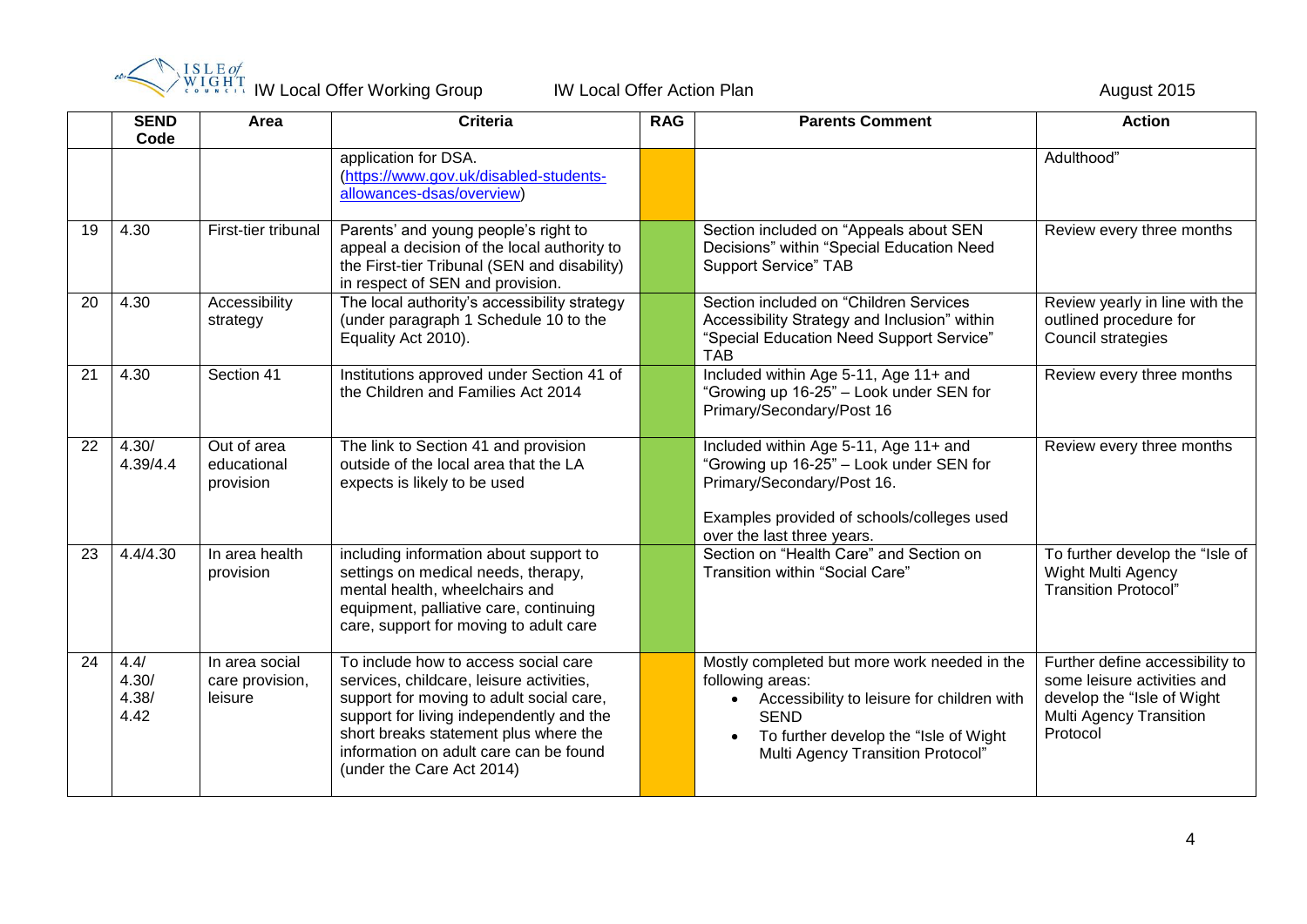![](_page_4_Picture_0.jpeg)

IW Local Offer Working Group **IW Local Offer Action Plan** August 2015

|    | <b>SEND</b><br>Code | Area                                            | Criteria                                                                                                                                                                                               | <b>RAG</b> | <b>Parents Comment</b>                                                                                                                                                                                                                                                                                          | <b>Action</b>                                                                                                                                                                                       |
|----|---------------------|-------------------------------------------------|--------------------------------------------------------------------------------------------------------------------------------------------------------------------------------------------------------|------------|-----------------------------------------------------------------------------------------------------------------------------------------------------------------------------------------------------------------------------------------------------------------------------------------------------------------|-----------------------------------------------------------------------------------------------------------------------------------------------------------------------------------------------------|
| 25 | 4.58                | Personal<br><b>Budgets</b>                      | Must include information about the option<br>of having a Personal budget, including a<br>local policy for Personal Budgets<br>produced with parents and young people<br>(for further details see 4.58) |            | Developing a process for personalised<br>planning and personal budgets for children<br>eligible for and EHCP policy with parents and<br>reviewed by our "Young Inspectors"                                                                                                                                      | To continue work in this area                                                                                                                                                                       |
| 25 | 4.32                | <b>Educational and</b><br>training<br>provision | The area wide offer - what the LA expects<br>its educational settings to provide from<br>within their budgets.                                                                                         |            | Developing this across the education providers<br>including Pre-school through to post 16 to<br>include supported internships etc.<br>Training programmes both nationally and<br>locally identified and included on the Local<br>Offer                                                                          | Further work in developing<br>training needs across the<br>range of providers in the<br>following areas:<br>Awareness<br>Enhanced<br>Specialist<br>$\bullet$                                        |
| 26 | 4.52                | Preparing for<br>adulthood                      | To include preparing for and finding<br>employment, finding somewhere to live<br>and participating in the community                                                                                    |            | Under Growing up 16-25. Articles on<br>"Preparing for Adulthood" and "Finding<br>Somewhere to Live" still being developed.                                                                                                                                                                                      | Conference on "When a child<br>becomes a young adult"<br>Further develop the transition<br>pathway.                                                                                                 |
| 27 | 4.7                 | Collaborative                                   | Must involve parents, children and young<br>people in developing and reviewing Local<br>Offer. Must also co-operate with those<br>providing services.                                                  |            | Good professional, parent/carer and young<br>person engagement                                                                                                                                                                                                                                                  | Continue monthly work<br>stream meetings & "Young<br>Inspector" meetings                                                                                                                            |
| 28 | 4.7                 | Accessible                                      | Should be easy to understand, factual and<br>jargon free. Structured in a way that<br>relates to young people's and parents'<br>needs. Well signposted and well<br>publicised                          |            | Some sections "wordy" and can't always find<br>specific areas under the search button.<br>To further refine the Local Offer and reduce<br>content where appropriate. To support young<br>people with SEND re accessibility to the LO via<br>symbols, audio and font size and to use<br>dyslexia friendly fonts. | To continue to develop the<br>site with the support of the<br>ICT Web Team<br>Take advice from the<br>sensory team to refine<br>colours for young people with<br>autism and other sensory<br>issues |
| 29 | 4.7                 | Comprehensive                                   | Must include eligibility criteria for services<br>where relevant and make it clear where to<br>go for information, advice and support as                                                               |            | Eligibility criteria used throughout where<br>appropriate + complaints process described.                                                                                                                                                                                                                       | Update and monitor eligibility<br>criteria + create easy read<br>documents where                                                                                                                    |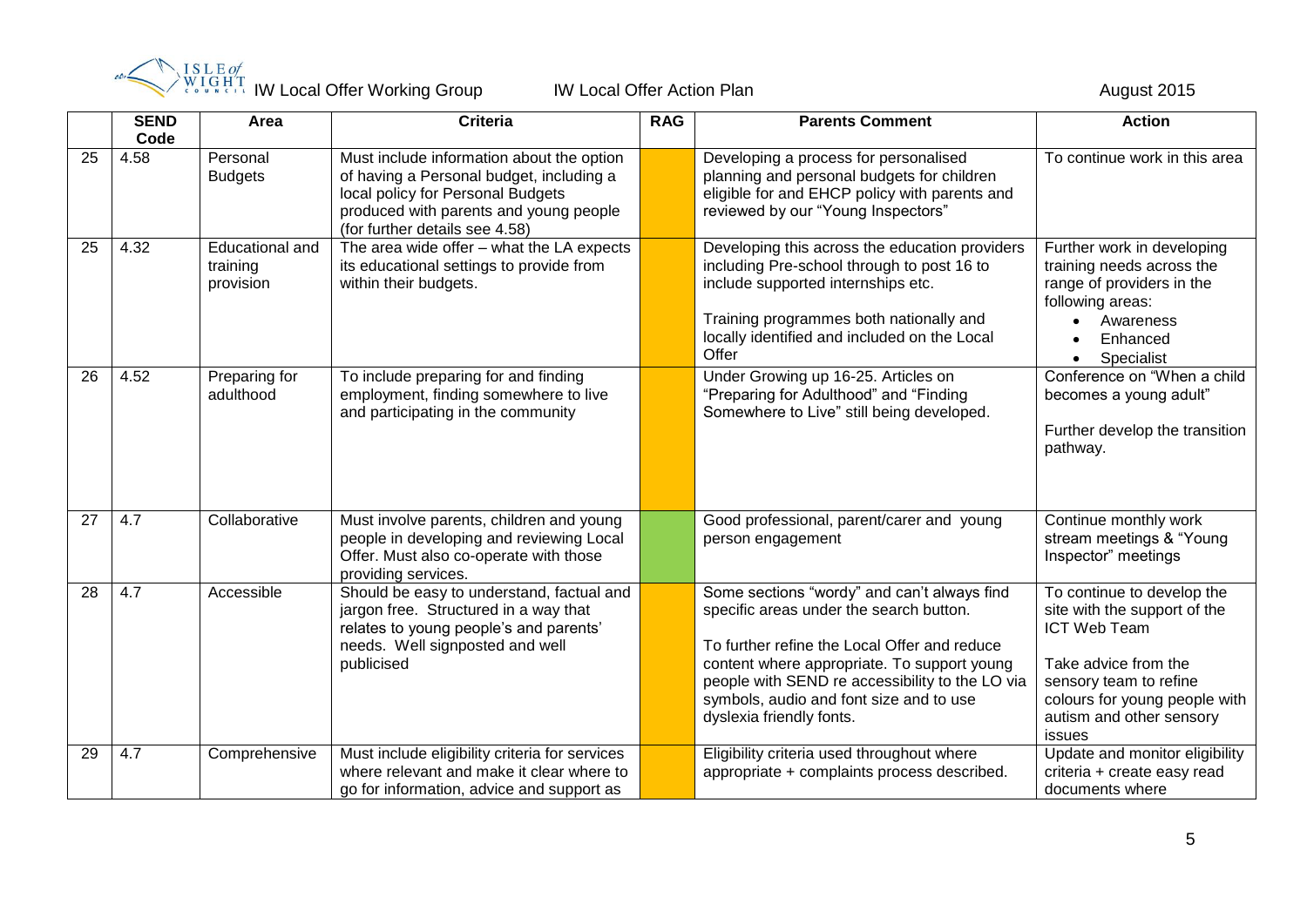![](_page_5_Picture_0.jpeg)

IW Local Offer Working Group **IW Local Offer Action Plan** August 2015

|    | <b>SEND</b><br>Code             | Area                        | <b>Criteria</b>                                                                                                                                                                                                                                                                                                                                                                                                                                                                              | <b>RAG</b> | <b>Parents Comment</b>                                                                                                                                                                                                                                                                                                                                  | <b>Action</b>                                                                                                                                     |
|----|---------------------------------|-----------------------------|----------------------------------------------------------------------------------------------------------------------------------------------------------------------------------------------------------------------------------------------------------------------------------------------------------------------------------------------------------------------------------------------------------------------------------------------------------------------------------------------|------------|---------------------------------------------------------------------------------------------------------------------------------------------------------------------------------------------------------------------------------------------------------------------------------------------------------------------------------------------------------|---------------------------------------------------------------------------------------------------------------------------------------------------|
|    |                                 |                             | well as how to make complaints about<br>provision or appeal against decisions.                                                                                                                                                                                                                                                                                                                                                                                                               |            | Comprehensive feedback process developed.<br>(Now needs to be tried and tested).                                                                                                                                                                                                                                                                        | appropriate.                                                                                                                                      |
| 30 | 4.5                             | <b>Equality Act</b><br>2010 | Need to comply with the Equality Act<br>2010, including when preparing,<br>developing and reviewing the Local Offer.<br>http://www.legislation.gov.uk/ukpga/2010/<br>15<br>To make sure we are adhering to the<br>protected characteristics                                                                                                                                                                                                                                                  |            | Equality impact statement written to protect the<br>nine characteristics - linked to the accessibility<br>strategy                                                                                                                                                                                                                                      | Continually review the nine<br>characteristics                                                                                                    |
| 31 | Equality<br>Act: 20.6           | Duty to make<br>adjustments | Where the first or third requirement<br>relates to the provision of information, the<br>steps which it is reasonable for A to have<br>to take include steps for ensuring that in<br>the circumstances concerned the<br>information is provided in an accessible<br>format.<br>http://www.legislation.gov.uk/ukpga/2010/<br>15/section/20<br>To make sure our Local Offer is fully<br>accessible to all i.e.<br>Language<br>Visually impaired<br>Easily understood<br><b>Disabled</b><br>Etc. |            | Equality impact statement written to protect the<br>nine characteristics - linked to the accessibility<br>strategy<br>Further work to support accessibility for all.                                                                                                                                                                                    | Continually review the nine<br>characteristics<br>To develop easy to read<br>documents that supports the<br>documents linked to the LO            |
| 32 | <b>SEND</b><br>regs<br>2014: 54 | Consultation                | When preparing and reviewing its Local<br>Offer, a local authority must consult the<br>following (page 25).(<br>http://www.legislation.gov.uk/uksi/2014/15<br>30/pdfs/uksi 20141530 en.pdf)                                                                                                                                                                                                                                                                                                  |            | Good professional, parent/carer and young<br>person engagement. Consultation events held<br>with young people via "Young Inspector"<br>framework. Parent bodies attend working<br>groups across all of the SEND developments.<br>Good engagement with all professional bodies<br>within Pre-Schools, Schools, Social Care,<br>CCG, NHS and third sector | Further develop good links<br>with MLAFL (My Life A Full<br>Life) -vanguard project.<br>Further develop better links<br>with third sector and YOT |